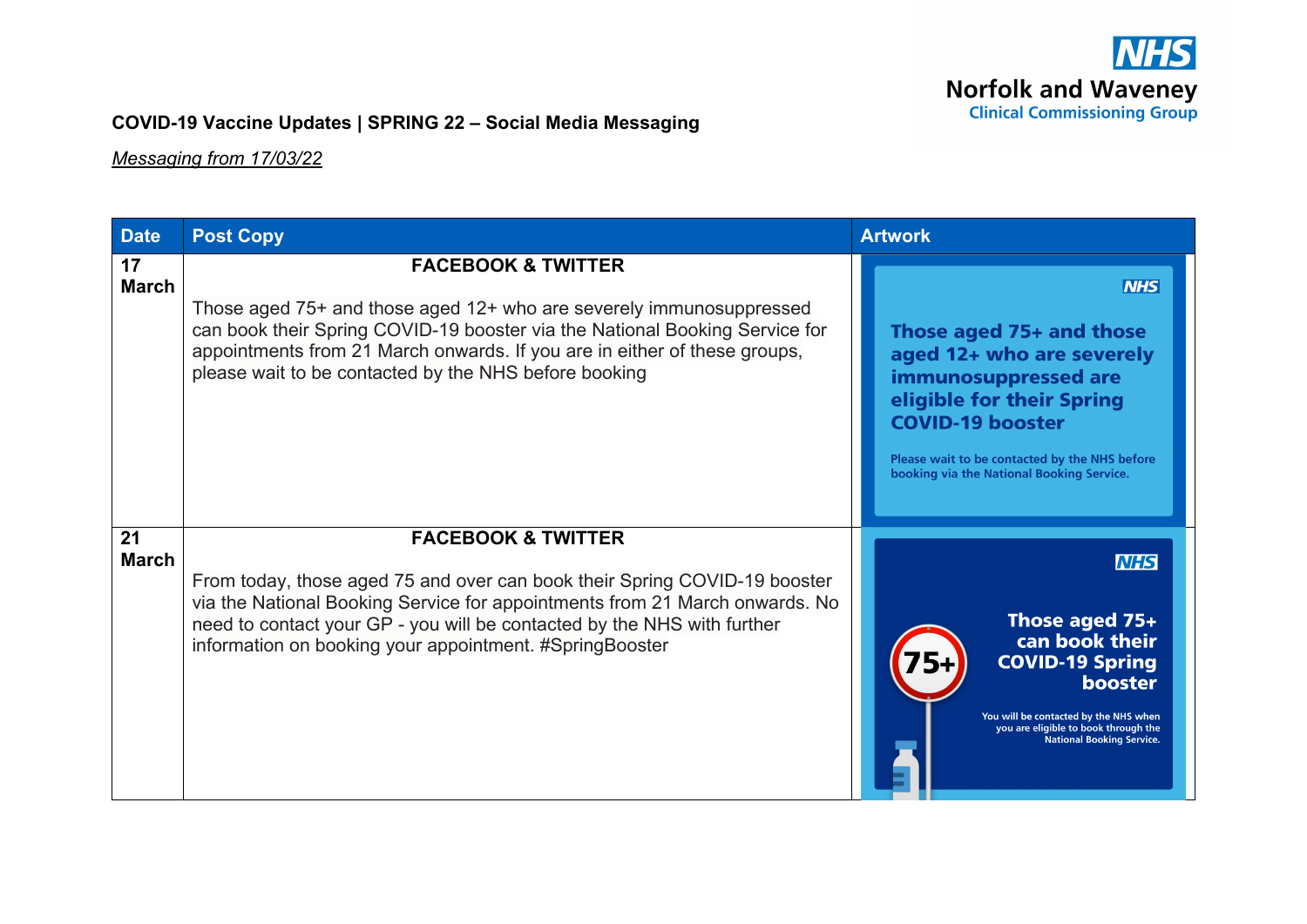| 21<br><b>March</b> | <b>FACEBOOK &amp; TWITTER</b><br>Those aged 12 and over who are severely immunosuppressed can get their<br>COVID-19 Spring booster dose, from today. You will be contacted by the NHS<br>when eligible to book your appointment. #SpringBooster | <b>NHS</b><br>Those aged 12+<br>who are severely<br>immunosuppressed<br>can get a COVID-19<br><b>Spring booster</b><br>You will be contacted by the NHS when<br>you eligible to book an appointment. |
|--------------------|-------------------------------------------------------------------------------------------------------------------------------------------------------------------------------------------------------------------------------------------------|------------------------------------------------------------------------------------------------------------------------------------------------------------------------------------------------------|
| 22<br><b>March</b> | <b>FACEBOOK &amp; TWITTER</b><br>Have you had your 1st and 2nd dose of the COVID-19 vaccine yet? If you<br>haven't, you aren't too late. You can still book online:<br>https://nhs.uk/covidvaccination                                          | It's not too late to<br>get your COVID-19<br>vaccine<br>Get your 1st,<br>2nd, and<br>booster doses                                                                                                   |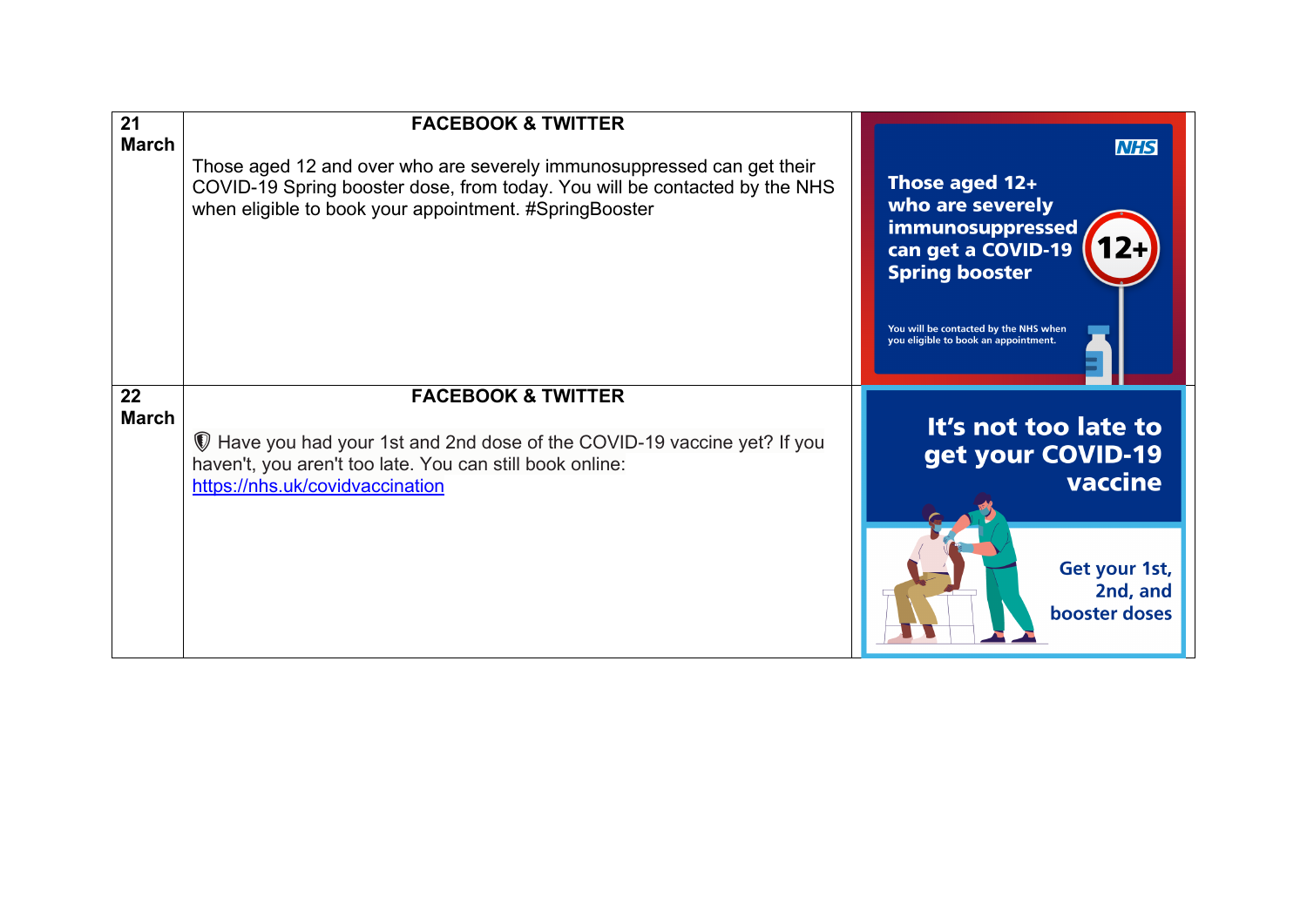| 23                 | <b>FACEBOOK &amp; TWITTER</b>                                                                                                                                                                                                                                                                    | <b>NHS</b>                                                                                                                                                                               |
|--------------------|--------------------------------------------------------------------------------------------------------------------------------------------------------------------------------------------------------------------------------------------------------------------------------------------------|------------------------------------------------------------------------------------------------------------------------------------------------------------------------------------------|
| <b>March</b>       | Those aged 75+ are eligible for their COVID-19 Spring booster. The NHS will<br>contact you with further information regarding your vaccine shortly. Getting an<br>extra dose can provide you with another boost of protection against severe<br>COVID-19. #SpringBooster                         | <b>Spring COVID-19</b><br>boosters are available<br>for those aged 75+<br>The NHS will contact<br>you with further<br>information                                                        |
| 23<br><b>March</b> | <b>FACEBOOK &amp; TWITTER</b><br>Spring COVID-19 boosters available for those aged 12+ who are severely<br>immunosuppressed. Appointments can be booked six months from the date of<br>your last vaccination when you are contacted by the NHS. Please do not<br>contact your GP. #SpringBooster | <b>Spring COVID-19 Boosters</b><br><b>Now available for those</b><br>aged 12 and over who are<br>severely<br>immunosuppressed.<br><b>Book from 6 months after</b><br>your previous dose. |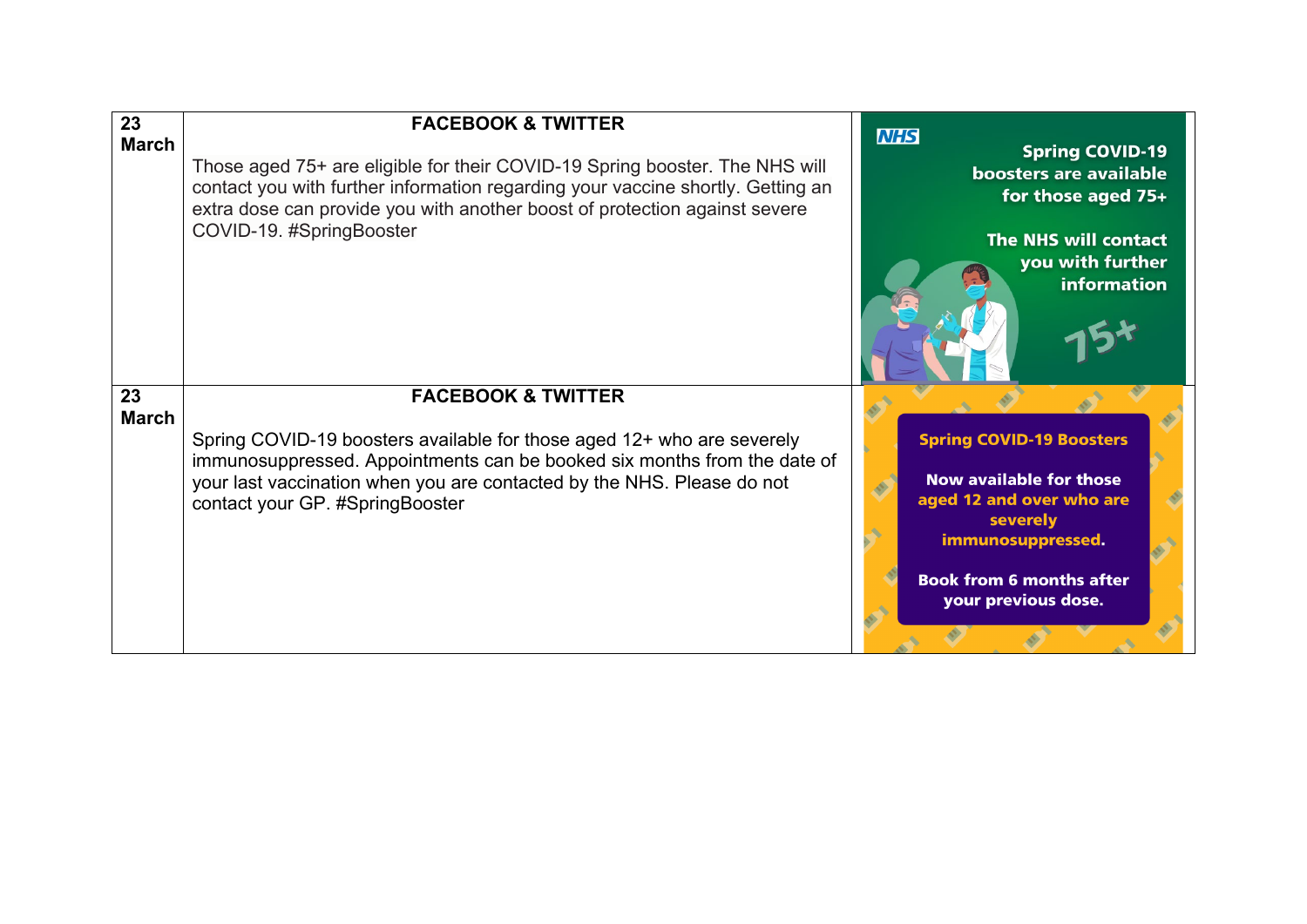| 24           | <b>FACEBOOK &amp; TWITTER</b>                                                                                                                                                                                                                           |                                                                                                               |
|--------------|---------------------------------------------------------------------------------------------------------------------------------------------------------------------------------------------------------------------------------------------------------|---------------------------------------------------------------------------------------------------------------|
| <b>March</b> | If you have not yet had your 1 <sup>st</sup> , 2 <sup>nd</sup> , or booster COVID-19 vaccinations, please<br>come forward and get protected. With the rise of infection rates at this time, it's<br>important to stay protected against severe COVID-19 | It's not too late to get<br>vaccinated against COVID-19                                                       |
|              | Grab a jab: https://nhs.uk/covidvaccination                                                                                                                                                                                                             | $n$ hs.uk/covidvaccination                                                                                    |
|              |                                                                                                                                                                                                                                                         | If you haven't yet, book your<br>1st, 2nd, or booster vaccine<br>today.                                       |
| 25           | <b>FACEBOOK &amp; TWITTER</b>                                                                                                                                                                                                                           |                                                                                                               |
| <b>March</b> | Those aged 75+ can now get their COVID-19 Spring booster jab. There is no<br>need to contact your GP. You will be contacted by the NHS with further<br>information on booking your appointment. #SpringBooster                                          | 5555555555<br><b>COVID-19</b><br><b>Spring</b><br><b>boosters are</b><br>available for<br>those aged<br>$75+$ |
|              |                                                                                                                                                                                                                                                         | 8888888                                                                                                       |